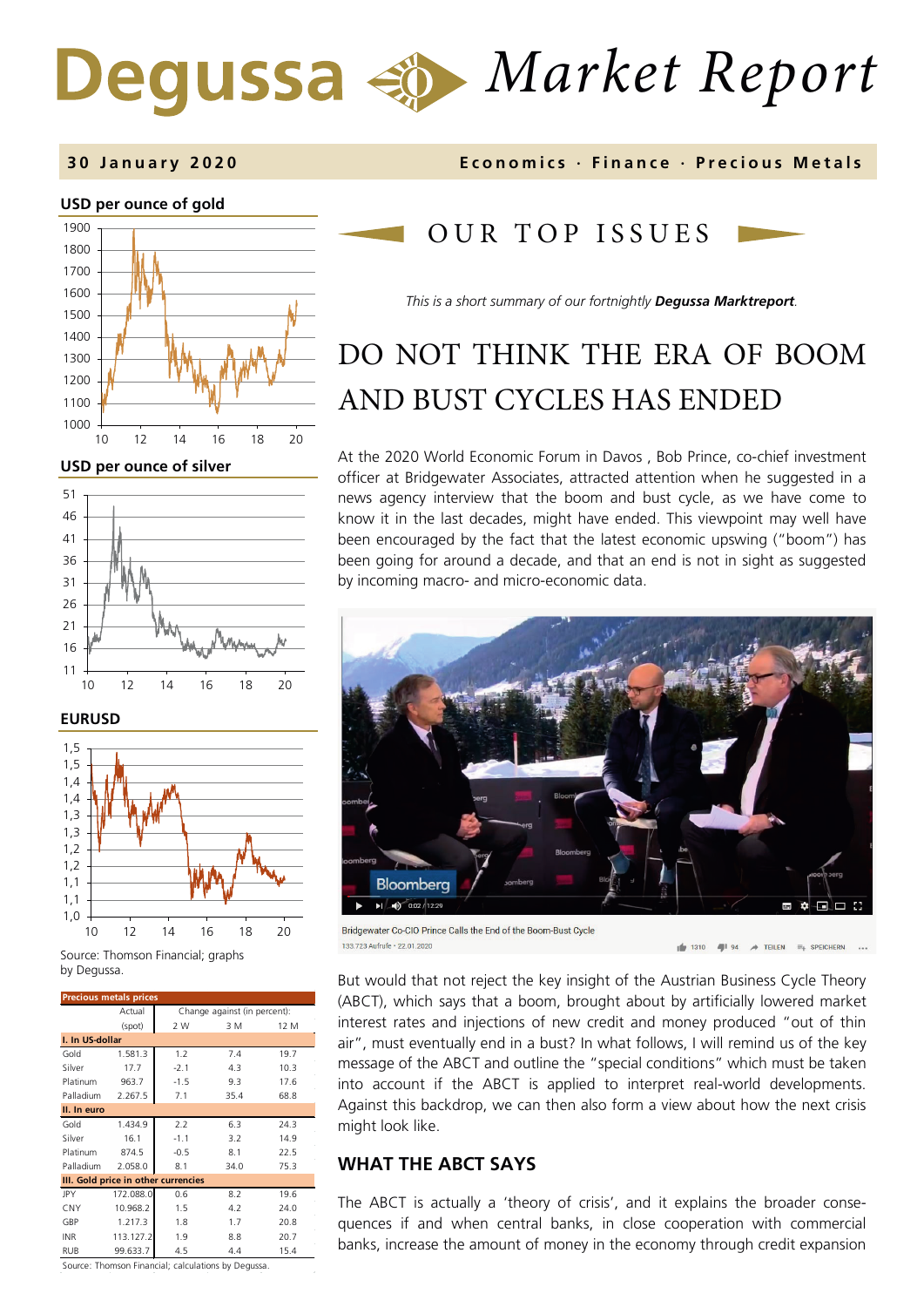**Precious metal prices (USD/oz) in the last 4 years**



– that is an increase in bank lending that is not backed by real savings. The increase in the circulation credit supply initially lowers the market interest rate to below its "natural level", or: "the originary interest rate level", to use a term of the Austrian School of Economics.

The artificially lowered market interest rate discourages savings, and encourages consumption and investment expansion. The economy enters a boom. However, after the initial injection of new credit and money has had its impact on prices and wages, people start realising that the economic expansion was of a one-off. People return to their pre-boom savings-consumption-investment ratio, which means that the market interest rate finally returns to the higher originary interest rate level. This is the very process that makes the boom turning into bust.

To prevent the boom from turning to bust, central banks take action to bring down market interest rates even further. For if and when the market interest rate goes down even more, the production and employment structure can be upheld and the boom can continue. In other words: The development of market interest rates – which is actually expressive of how people allocate their incomes to savings, consumption, and investment – is the crucial issue in the boom-and-bust-cycle. And it is here where central banks have increasingly taken control.

### **THE ISSUE OF INTEREST RATE CONTROL**

Since the financial and economic crisis 2008/2009, central banks have more than ever before taken control of market interest rates. They do no longer limit themselves to setting short-term interest rates – and, by doing so, hope to also control interest rates with longer maturities. In fact, central banks have started to set long-term interest rates as well through purchasing, say, government bonds, mortgage bonds, corporate bonds, and bank bonds. This way, they do influence directly bond prices and thus bond yields; market interest rates are no longer determined in a 'free market'.

Market interest rates are not only distorted and have been set at too low a level through central bank policies, they are also kept from returning to economically sensible levels. At least this is what financial market agents seem to think: They assume central banks will continue to take care of the credit market – for they know that if and when market interest rates rise, the boom will undoubtedly turn into bust – something central banks wish to prevent at all costs.

And given the basically unlimited power of central banks in the determination of bond prices and thus bond yields, no investor (in his right mind) will want to bet against the monetary authority. In fact, investors have a great incentive to trade bond prices towards the level they think the central bank would like to establish in the market place. In other words: If the market thinks the central bank does not wish higher interest rates, interest rates will remain artificially low.

#### **MIND THE 'SAFETY NET'**

By controlling market interest rates, central banks have in fact put a 'safety net' under the economies and financial markets. As central banks have signalled to the public that they feel responsible for a healthy economy, and, in particular, that 'financial market stability' prevails, investors can put one and one together:

15 16 17 18 19 20

400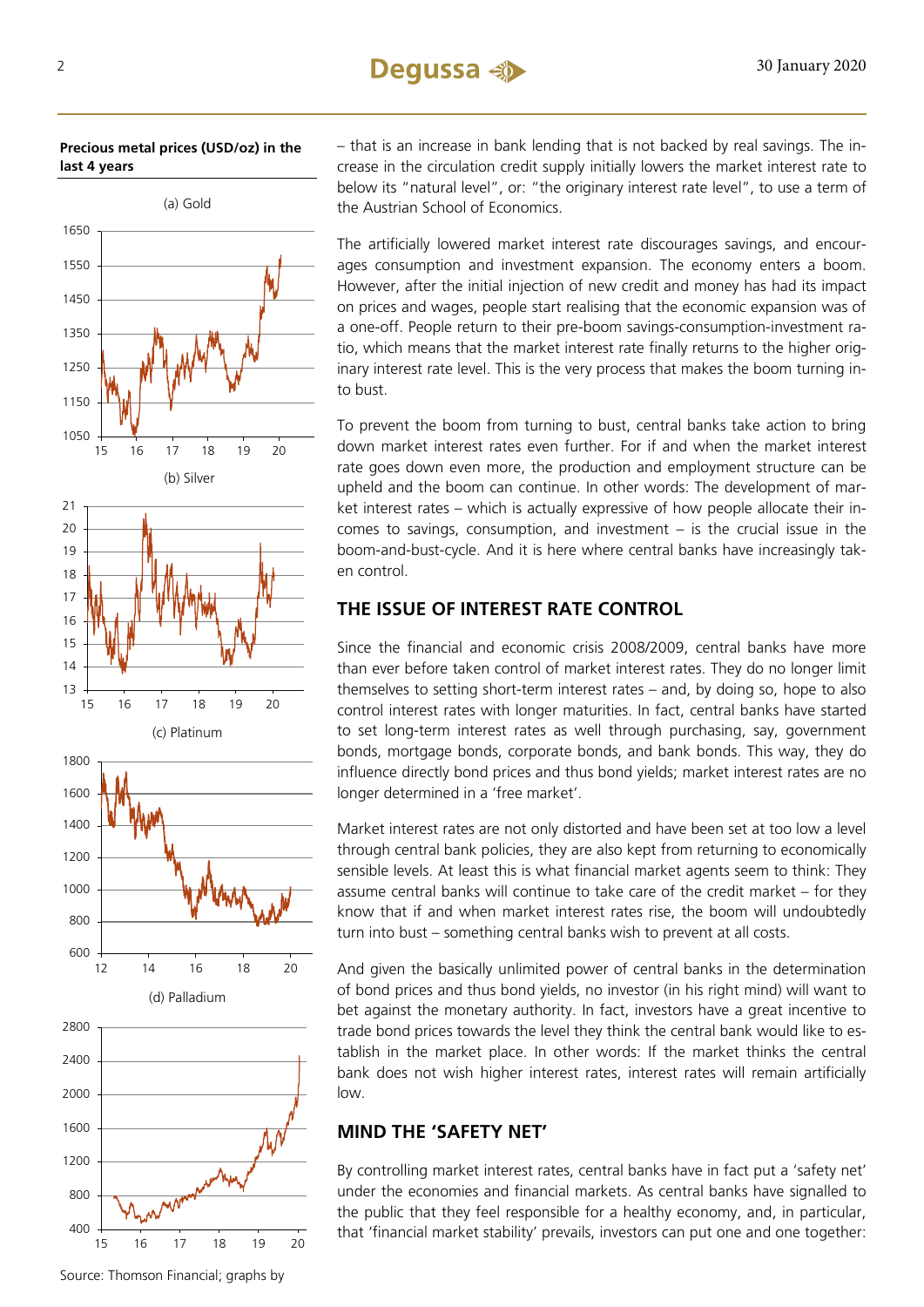Should the economies or financial markets get to the verge of collapsing, investors can expect central banks to step in fighting the impending crisis. This, in turn, encourages investors to take additional risks, step up their investments, disregard and underestimate risk.

Central banks' 'safety net' is not only a powerful tool to sustain the boom, it is also a rather subtle, stealthy intervention in capital markets. It effectively brings about an entirely rigged financial market: Prices are higher and yields are lower than unhampered market forces justify. The central banks' safety net policies amount to a manipulation of the market system on the greatest scale possible. With basically all prices and all market yields distorted, the economy and financial markets enter a 'hall of mirrors'-regime, where consumers and firms inevitably must get disoriented and make wrong decisions.

However, under such conditions the boom can be kept going much longer compared to a scenario in which free market forces are allowed to do their job – that is establishing financial asset prices as well as inflation, credit, and liquidity premia according to real-world realities. However, today's environment is rather different: Central banks, in their attempt to prevent the current boom turning into another bust, have effectively corrupted the vital roles financial markets and market interest rates have to play in a free market system.

#### **THE ROLE OF THE ORIGINARY INTEREST RATE**

It would be a mistake to conclude that a boom could be upheld indefinitely if and when central banks beat down the market interest rate to zero, or even push it into negative territory. In fact, without a positive market interest rate (in real terms), the modern type of economy, which rests on the division of labour and complex 'roundabout production' processes, could not exist. This is an insight derived from the Austrian's time preference theory of the interest rate. In a nutshell, time preference means that acting man values earlier satisfaction of a want higher than the satisfaction of the same want at a later time.

The manifestation of time preference is the 'originary interest rate'. It denotes the value discount a good that is available in the future suffers compared to the same good that is currently available. Acting man's time preference and thus his originary interest rate are, for logical reasons, always and everywhere positive. They may well approach zero, but can never hit zero, let alone become negative. This is a significant insight, as it tells us what would happen if the market interest rate were to drop to zero: The modern market economy would disintegrate. And this is why:

Every acting man carries, so to speak, a positive originary interest rate in himself. So if the market interest rate is zero, no one would put their savings in time-consuming production processes any longer. People would not be willing to offer their savings for replacement investments and new investments. They would simply hoard their savings 'under their mattresses'. Capital consumption would set in. In other words: By bringing the market interest rate down to zero, central banks would actually destroy the market economy with its division of labour as we know it today.

#### **THE END GAME**

In recent years, most central banks have concentrated on policies pushing down selected types of market yields, in particular, those in the funding mar-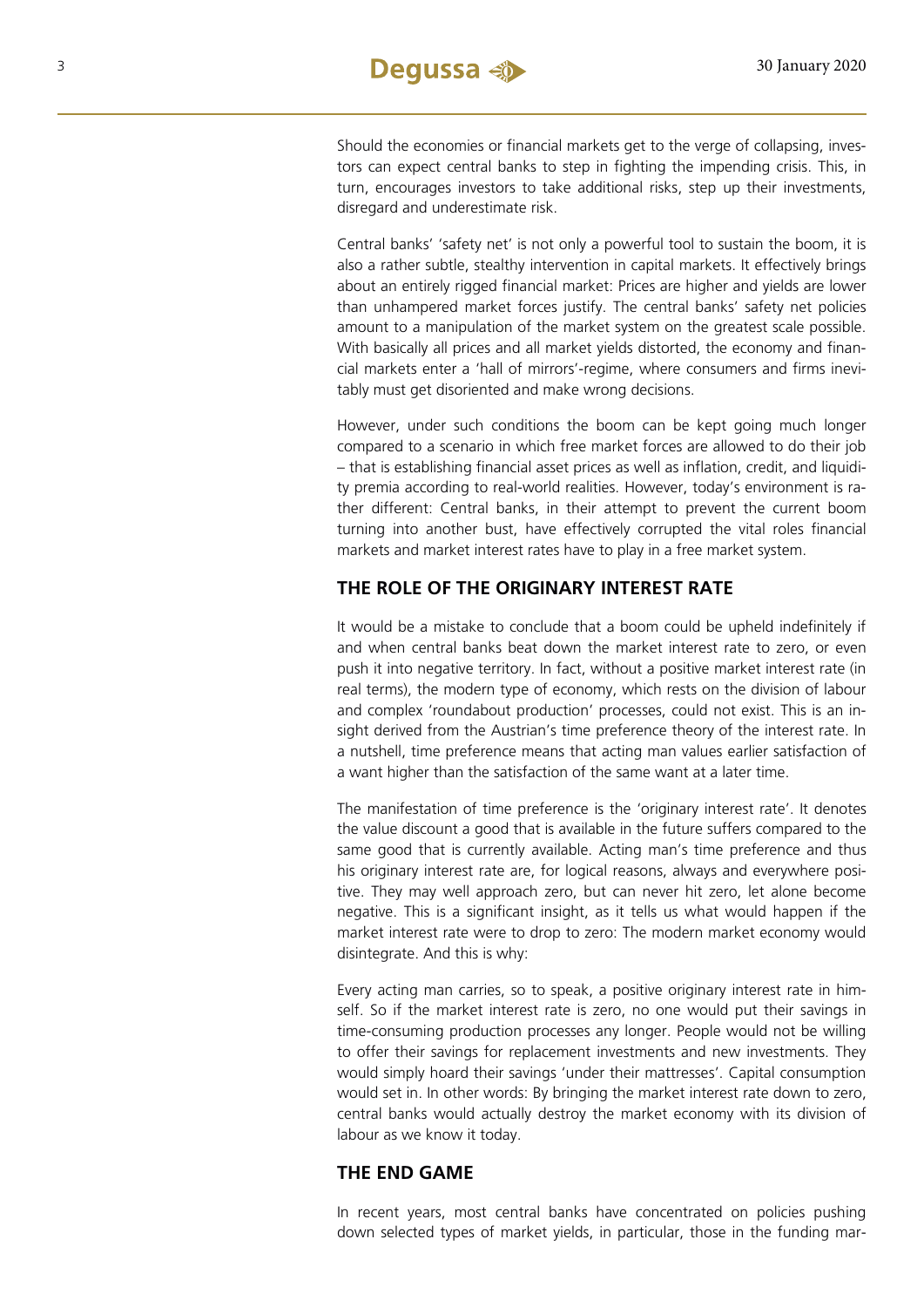.

.

kets for government debt, mortgage debt, and bank debt. However, the consequences of such actions are increasingly felt in other asset markets. In a search for yields, investors increasingly use their funds to purchase, say, stocks and real estate. As a result, these asset prices rise, thereby lowering their future returns. In other words: The zero interest rate policy of the central banks drags down basically all kinds of yields with it. This may go on for quite a while.

But once all market interest rates hit zero, the real trouble starts: the boom turns into bust. Credit markets would shut down, borrowers could no longer roll over their maturing debt, and no investor would be willing to lend new funds. To prevent credit defaults and the debt pyramid from collapsing, central banks would presumably step in as a 'lenders of last resort', refinancing basically all kinds of borrowers in need. An outright inflation policy begins. Nevertheless, capital consumption and economic regression will set in. Peoples' living standards would nosedive, many would be thrown into outright misery.

Employing the ABCT to real-world developments yields the following insights: Central banks have done nothing to put an end to the boom and bust cycle. Instead, their unscrupulous interventions in credit markets just prolong the boom. However, it would be mistaken to assume that by bringing market interest rates to zero, a perpetual boom could be created. Such a policy is self-defeating: Once all market interest rates have been dragged down to zero, the capitalistic economic system collapses. Then – at the latest – the boom will definitely turn into bust.

\*\*\*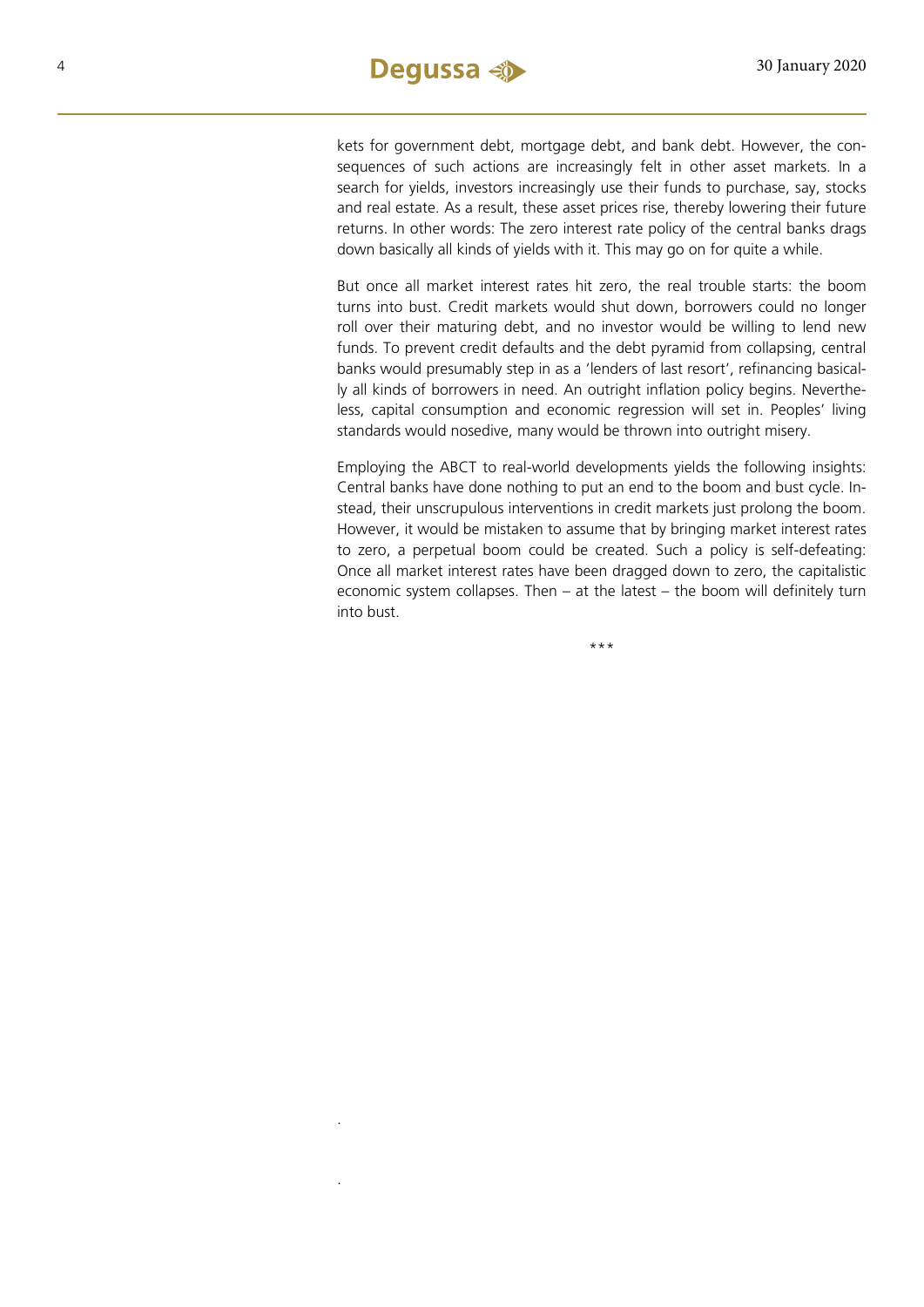## Precious metals prices

**In US-Dollar per ounce**

|                                  | Gold              |                    | <b>Silver</b>     |                    | Platinum         |                    | Palladium            |                       |
|----------------------------------|-------------------|--------------------|-------------------|--------------------|------------------|--------------------|----------------------|-----------------------|
| I. Actual                        | 1581.5            |                    | 17.7              |                    | 963.4            |                    | 2265.8               |                       |
| II. Gliding averages             |                   |                    |                   |                    |                  |                    |                      |                       |
| 10 days                          |                   | 1554.8             | 18.0              |                    | 990.4            |                    | 2259.0               |                       |
| 20 days                          | 1541.3            |                    | 18.0              |                    | 976.4            |                    | 2097.9               |                       |
| 50 days                          |                   | 1498.4             | 17.4              |                    | 935.3            |                    | 1945.4               |                       |
| 100 days                         |                   | 1497.9             | 17.6              |                    | 926.6            |                    | 1817.4               |                       |
| 200 days                         | 1439.9            |                    | 16.6              |                    | 885.0            |                    | 1629.0               |                       |
| 1695<br>III. Estimates, end 2020 |                   | 25                 |                   | 1256               |                  | 1536               |                      |                       |
| (1)                              |                   | 7                  |                   | 40                 |                  | 30                 |                      | $-32$                 |
| <b>Band width</b><br>(1)         | Low<br>1459<br>-8 | High<br>1931<br>22 | Low<br>19.8<br>12 | High<br>28.8<br>62 | Low<br>1020<br>6 | High<br>1492<br>55 | Low<br>1300<br>$-43$ | High<br>1772<br>$-22$ |
|                                  |                   |                    |                   |                    |                  |                    |                      |                       |
| V. Annual averages               |                   |                    |                   |                    |                  |                    |                      |                       |
| 2017                             | 1253              |                    | 17.1              |                    | 947              |                    | 857                  |                       |
| 2018                             | 1268              |                    | 15.8              |                    | 880              |                    | 1019                 |                       |
| 2019                             | 1382              |                    | 16.1              |                    | 862              |                    | 1511                 |                       |

#### **In Euro per ounce**

| == p=.                                     | Gold                 |                    | <b>Silver</b>     |                    | <b>Platinum</b>       |                    | Palladium            |                         |
|--------------------------------------------|----------------------|--------------------|-------------------|--------------------|-----------------------|--------------------|----------------------|-------------------------|
| I. Actual                                  | 1435.7               |                    | 16.1              |                    | 874.6                 |                    | 2056.8               |                         |
| II. Gliding averages                       |                      |                    |                   |                    |                       |                    |                      |                         |
| 10 days                                    |                      | 1398.7             | 16.2              |                    | 891.0                 |                    | 2032.4               |                         |
| 20 days                                    |                      | 1383.3             | 16.1              |                    | 876.3                 |                    | 1883.1               |                         |
| 50 days                                    |                      | 1349.8             | 15.7              |                    | 842.5                 |                    | 1752.3               |                         |
| 100 days                                   |                      | 1353.0             | 15.9              |                    | 836.9                 |                    | 1641.1               |                         |
| 200 days                                   | 1293.6               |                    | 14.9              |                    | 795.1                 |                    | 1463.7               |                         |
| III. Estimates, end 2020<br>(1)            | 1610<br>12           |                    | 24<br>47          |                    | 1190<br>36            |                    | 1460<br>$-29$        |                         |
| <b>Band width</b><br>(1)                   | Low<br>1390<br>$-3$  | High<br>1840<br>28 | Low<br>18.9<br>17 | High<br>27.5<br>71 | $_{Low}$<br>970<br>11 | High<br>1420<br>62 | Low<br>1240<br>$-40$ | High<br>1690<br>$-18\,$ |
| V. Annual averages<br>2017<br>2018<br>2019 | 1116<br>1072<br>1235 |                    | 15<br>13<br>14    |                    | 844<br>743<br>770     |                    | 760<br>863<br>1350   |                         |

Source: Thomson Financial; calculations and estimates Degussa. Numbers are rounded.

 $(1)$  On the basis of actual prices.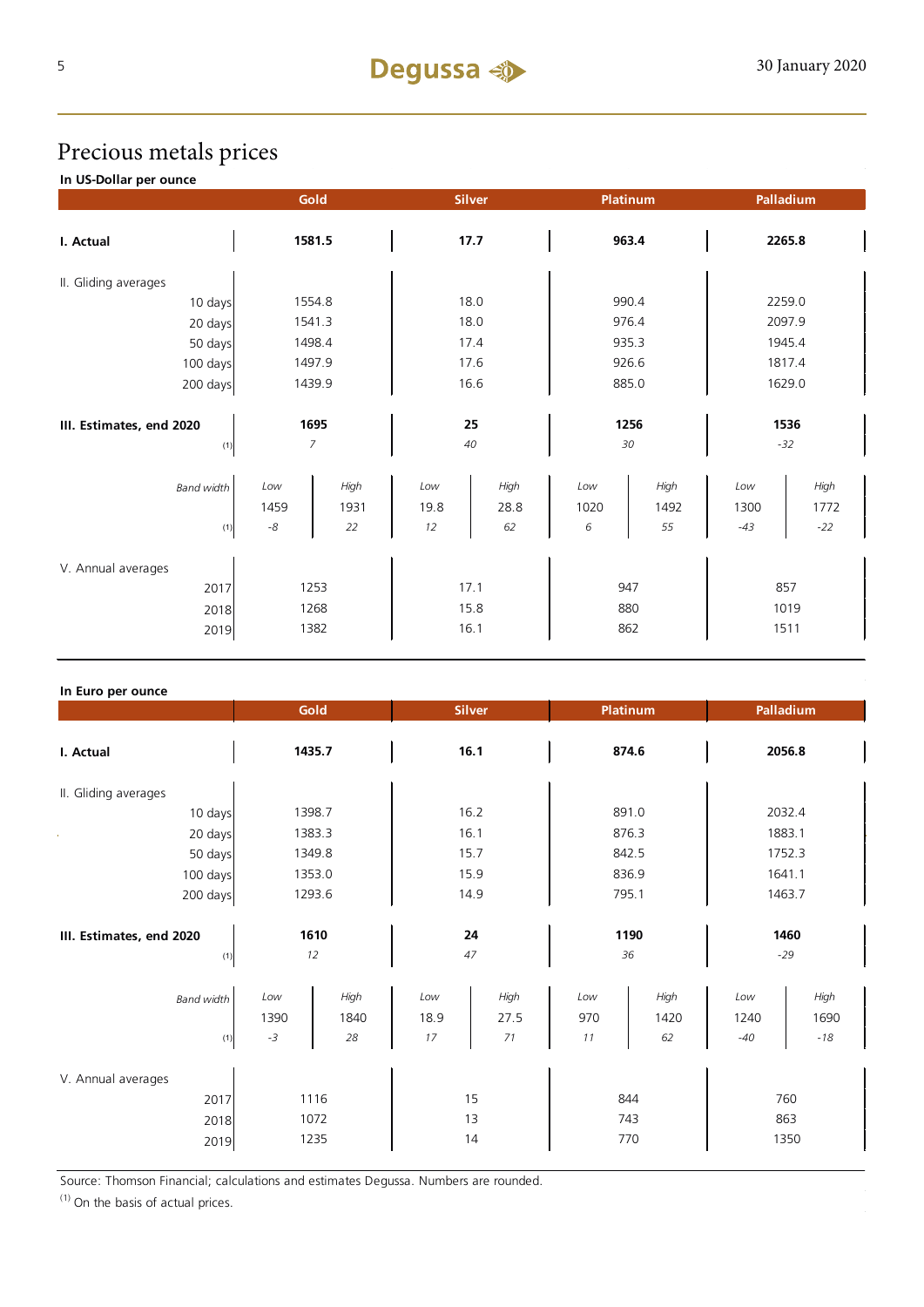## Bitcoin, performance of various asset classes

#### **Bitcoin in US dollars**



Source: Thomson Financial; graph by Degussa.

#### **Performance of stocks, commodities, FX and bonds**

(a) In national currencies (b) In euro



|                             | $-40$ | $-20$  | 0      |     | 20 | 40 |
|-----------------------------|-------|--------|--------|-----|----|----|
| S&P 500                     |       |        |        | 3,0 |    |    |
| Nasdag                      |       |        |        | 5,1 |    |    |
| Euro STOXX 50               |       |        | $-0,1$ |     |    |    |
| <b>FTSE 100</b>             |       | $-2,1$ |        |     |    |    |
| <b>DAX</b>                  |       |        | $-0,6$ |     |    |    |
| Swiss MI                    |       |        |        | 2,7 |    |    |
| Nikkei                      |       |        |        | 2,3 |    |    |
| Hang Seng                   |       | $-4,2$ |        |     |    |    |
| Bovespa                     |       | $-3,6$ |        |     |    |    |
| Russia                      |       |        |        | 2,0 |    |    |
| CRB Index                   |       | $-5,2$ |        |     |    |    |
| Gold                        |       |        |        | 6,0 |    |    |
| Silver                      |       |        |        | 1,3 |    |    |
| Crude oil                   |       | $-7,3$ |        |     |    |    |
| <b>EURUSD</b>               |       | $-1,7$ |        |     |    |    |
| <b>EURJPY</b>               |       | $-1,6$ |        |     |    |    |
| <b>EURGBP</b>               |       |        |        | 0,4 |    |    |
| <b>EURCHF</b>               |       | $-1,5$ |        |     |    |    |
| <b>USDCAD</b>               |       |        |        | 1,8 |    |    |
| <b>USDGBP</b>               |       | $-2,1$ |        |     |    |    |
| <b>USDJPY</b>               |       |        |        | 0,2 |    |    |
| US gov't bond 7 - 10 yrs    |       |        |        | 4,0 |    |    |
| US gov't bond 1 - 3 yrs     |       |        |        | 2,1 |    |    |
| Euro gov't bond 7 - 10 yrs  |       |        |        | 1,1 |    |    |
| Euro gov't bond 1 - 3 yrs   |       |        |        | 0,0 |    |    |
| UK gov't bond 7 - 10 yrs    |       |        |        | 1,3 |    |    |
| UK gov't bond 1 - 3 yrs     |       |        | $-0,2$ |     |    |    |
| Japan gov't bond 7 - 10 yrs |       |        |        | 0,0 |    |    |
| Japan gov't bond 1 - 3 yrs  |       |        | $-0,2$ |     |    |    |

Source: Thomson Financial; calculations by Degussa.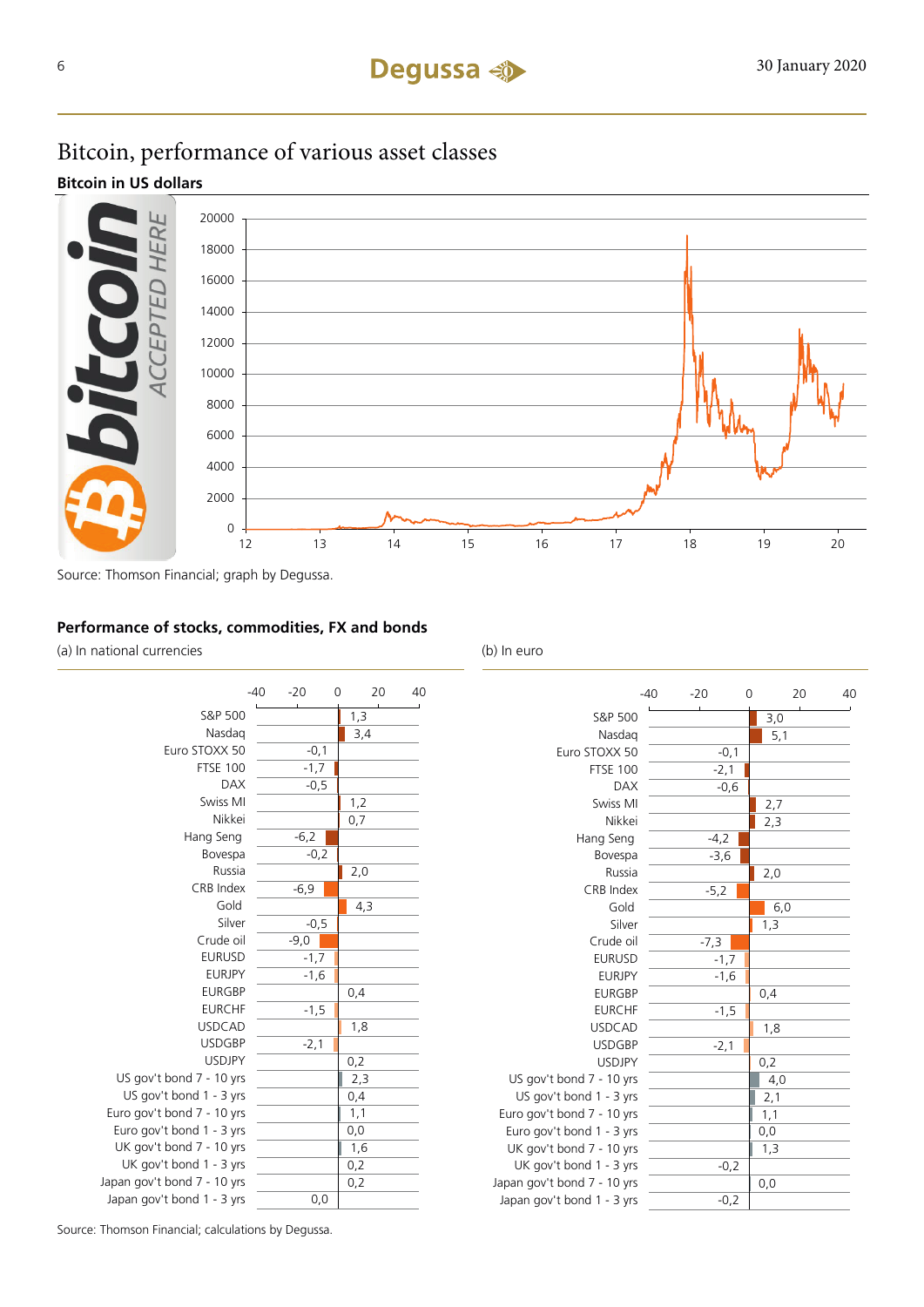| <b>Issue</b>      | Content                                                                                              |
|-------------------|------------------------------------------------------------------------------------------------------|
| 30 January 2020   | Do Not Think The Era Of Boom And Bust Has Ended                                                      |
| 23 January 2020   | Bull Markets, No Bubble Markets: Gold And Silver In 2020                                             |
| 19 December 2019  | The Inflation Sham                                                                                   |
| 5 December 2010   | Why the Feared Crash Keeps Us Waiting                                                                |
| 21 November 2019  | Asset Price Inflation and the Price of Gold                                                          |
| 7 November 2019   | ETFs Drive Gold Demand                                                                               |
| 24 October 2019   | The Inflationary Supply Of Unbacked US Dollars And The Price Of Gold                                 |
| 10 October 2019   | Let's Get Physical With Gold And Silver                                                              |
| 26 September 2019 | The US Dollar Beast                                                                                  |
| 12 September 2019 | The Inflationary Tide That Lifts all Boats but One                                                   |
| 29 August 2019    | The Disaster of Negative Interest Rate Policy                                                        |
| 15 August 2019    | The Gold Bull Market Is Back                                                                         |
| 1 August 2019     | Gold And Silver Prices - Get Going!                                                                  |
| 19 July 2019      | Facebook's Fake Money                                                                                |
| 4 July 2019       | It Looks Like A Gold Bull Market, It Feels Like A Gold Bull Market - Maybe It Is A Gold Bull Market? |
| 19 June 2019      | Good Money, Bad Money-And How Bitcoin Fits In                                                        |
| 6 June 2019       | Gold Outshines The US Dollar                                                                         |
| 23 May 2019       | The Boom That Will Have It Coming                                                                    |
| 9 May 2019        | The Crusade Against Risk                                                                             |
| 25 April 2019     | A Sound Investment Rationale for Gold                                                                |
| 11 April 2019     | Be Prepared For All Possibilities. The Case For Gold                                                 |
| 28 March 2019     | Sword of Damocles Over Asset Prices                                                                  |
| 14 March 2019     | The Big Central Banks Increase the Case for Gold                                                     |
| 28 February 2019  | The Fed Takes Full Control of the Bond Market – And Raises The Value of Gold                         |
| 14 February 2019  | Everything You Always Wanted to Know About Karl Marx and Central Banking (*But Were Afraid To Ask)   |
| 1 February 2019   | Pay Attention, Gold Investor: 'This Time is not Different'                                           |
| 17 January 2019   | US Interest Rate Down, Price of Gold up                                                              |
| 20 December 2018  | Gold Money in a Digitalised World Economy                                                            |
| 10 December 2018  | The Fed Supports Gold                                                                                |
| 23 November 2018  | The Fed Is Not Our Saviour                                                                           |
| 9 November 2018   | The Missing Fear - And The Case For Gold                                                             |
| 26 October 2018   | President Trump is right: The Fed Is A Big Problem                                                   |
| 12 October 2018   | Here Goes The Punch Bowl                                                                             |
| 28 September 218  | The Fed's Blind Flight                                                                               |
| 14 September 2018 | How Fed Policy Relates to the Price of Gold                                                          |
| 31 August 2018    | Central Banks Enrich a Select Few at the Expense of Many                                             |
| 17 August 2018    | The US dollar And Gold - Is this Time Different?                                                     |
| 20 July 2018      | Not All Is Well In Financial Markets                                                                 |
| 22 June 2018      | Euro-Banks In Trouble. A Case for Gold                                                               |
|                   | The Degussa Marktreport (German) and the Degussa Market Report (English) are available at:           |

#### **Articles in earlier issues of the** *Degussa Market Report*

The Degussa Marktreport (German) and the Degussa Market Report (English) are available at: **www.degussa-goldhandel.de/marktreport**